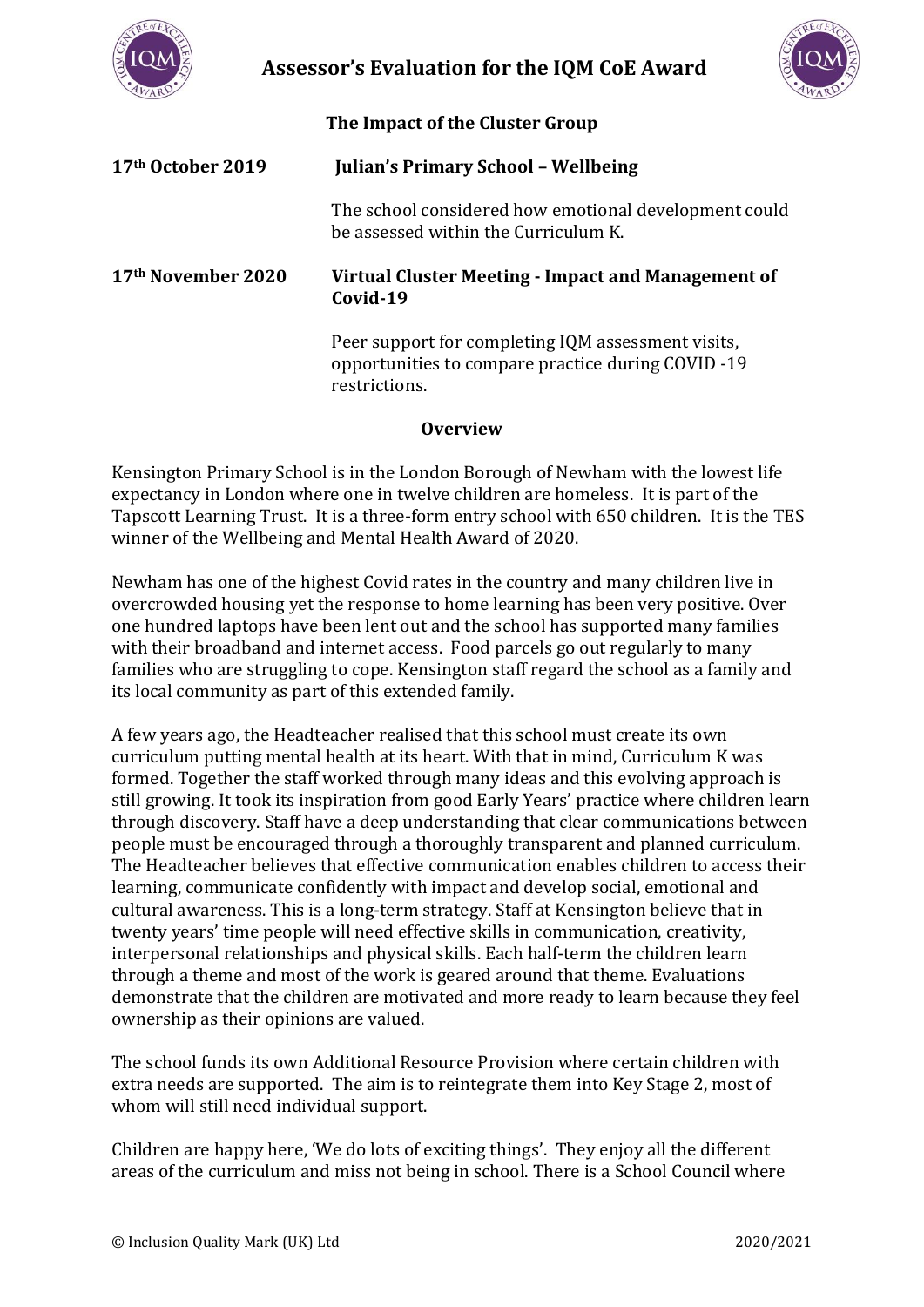



children have a voice and develop a sense of ownership over policy and practice. They build a consensus over school issues such as behaviour and a responsibility towards the school community and environment. There are sports and lunch leaders. Children know that there are staff here who they can speak to and who will listen to them.

Place 2 Be supports twelve children on a weekly basis. It offers Place 2 Talk to all of the children who know this is a safe place for them to discuss things that may be troubling them. Staff are also supported through Emotion Coaching sessions.

Staff at Kensington have a fundamental belief that a personalised child-centred approach will address the needs of all of their children. Senior leaders encourage staff to address misconceptions and examine closely how best they will achieve their learning outcomes. The most appropriate ways to support each child is examined every half term at the Step Back and Reflect meetings. The barriers to a child's learning could be academic, emotional, social or physical and once sought, staff put in the appropriate intervention. Evidence from NFER assessments, data drops, and Impact Tracker are collated to inform if progress is sufficient. Here trends may also be identified. There is a focus on daily AfL sheets and teachers have a dialogue with pupils on a regular basis. Most children know what they need to do to improve.

There is a wide range of clubs offered to all children. Certain pupils are offered clubs to help them with their reading or writing. During the lockdown some children were invited into school and some have been targeted via Google Classroom. There has been a lot of work on building the children's resilience through emotional health lessons. They are becoming good at resolving their own playground disputes and recognising and understanding their own feelings. The Colour Monster (similar to the Zones of Regulation) helps them to identify what colour they may be feeling. A child may then go to a regulation corner in the classroom, which differs according to each year group to help them self-regulate. They enjoy the various reward systems from class Dojo points to Learner of the Week and the Golden VIP. Staff know that the best form of praise is when individuals are acknowledged for their hard work and effort.

Staff recognise that when children are dysregulated it is hard for them to access their learning. They ensure children have the best possible start by mirroring their home language. Staff try to involve the child's whole community as they may have limited home resources or amenities. At the initial interview a child's needs are identified. Many start with little or no English. Staff are skilled in assessing if the child has an EAL or particular learning need. Often maths is a good indicator but sometimes there may be a hearing problem etc.

Staff are encouraged to use a variety of teaching methods and styles which suit different children. In Early Years there are few carpet sessions and the children self-select their resources. Phonics is introduced when the individual child is ready.

The staff at Kensington seem to have a mature understanding of their own feelings. They know that they have a' rainbow of emotions' and they too have to regulate themselves. The senior staff are adept at recognising this and offer their services when required. All staff are confident discussing their emotional well-being in an open and honest forum. This is a very understanding and supportive school. This openness has